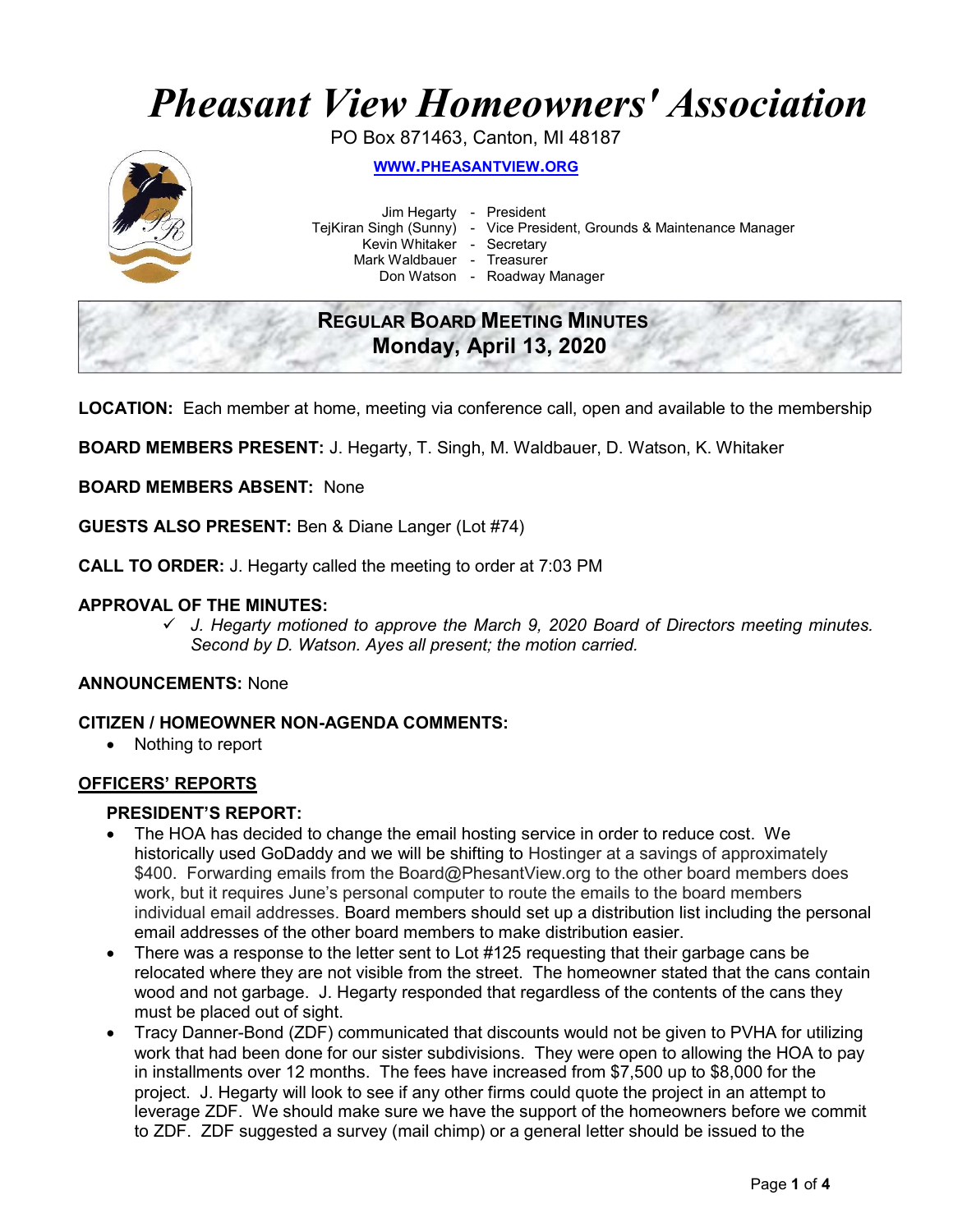homeowners to insure support of our desired changes to our C&R's. J. Hegarty will investigate if payment milestones are a viable option to limit the HOA's exposure.

 $\checkmark$  M. Waldbauer motioned to approve Presidents Report. Second by D. Watson. Ayes all present; the motion carried.

#### VICE PRESIDENT'S REPORT:

- Twenty-two letters were sent to homeowners requesting that they remove their recycling / trash cans so that they are not visible from the street. Only one homeowner (Lot# 125) has responded to date. Most homes have not yet taken any action. See **Schedule A** for a list of the 22 properties.
- Subdivision Street Lights No update due to the Canton Township offices being closed due to COVID. The township may offer the HOA options to reduce the cost of these street lights.
	- $\checkmark$  J. Hegarty motioned to approve Vice Presidents Report. Second by M. Waldbauer. Ayes all present; the motion carried.

#### SECRETARY'S REPORT:

No report.

#### TREASURER'S REPORT:

- Lot #21 paid a \$110 late fee in advance of it being due. The homeowner was notified and the \$110 was returned.
- All but 4 homeowners have paid their 2020 annual assessment (98% of the assessments have been collected). The Board agreed to extend the grace period from 30 to 60 days. Penalties will be assessed on May  $1<sup>st</sup>$ . Multiple notifications have been sent to homeowners that have not yet paid.
- There was a slight reclassification of certain landscaping line items within the 2020 budget. The budget now better aligns with the Oakley invoice.
- The additional \$500 being quoted by ZDF will need to be covered within the 2020 budget by lowering the amount allotted for the berm landscaping.
	- $\checkmark$  J. Hegarty motioned to approve the Treasurer's Report. Second by T. Singh. Ayes all board members present; the motion carried.

#### DIRECTOR and COMMITTEE REPORTS

#### ROADWAY MANAGER'S REPORT:

- Motion made to approve the \$11,500 payment to Oakley for the 2020 landscaping maintenance. Second by M. Waldbauer. Ayes all board members present; the motion carried.
- D. Watson received a snow removal quote from ILS for the 2020/2021 season in the amount of \$11,500 which is \$5,000 above our budget. We may need to re-evaluate how we pay the snow removal companies in the future. Seasonal was pre-paid for the season and only removed snow from the sub three times.
- No PRRMA meeting was held since our last PVHA meeting. Several requests for follow up were sent to PRRMA board members but no responses were issued. The next meeting has not yet been scheduled.

#### ARCHITECTURAL REVIEW COMMITTEE (ARC):

No requests this month.

#### SUBDIVISION COMMUNICATION COORDINATOR'S REPORT:

• Nothing to report

#### OLD BUSINESS:

• Nothing to report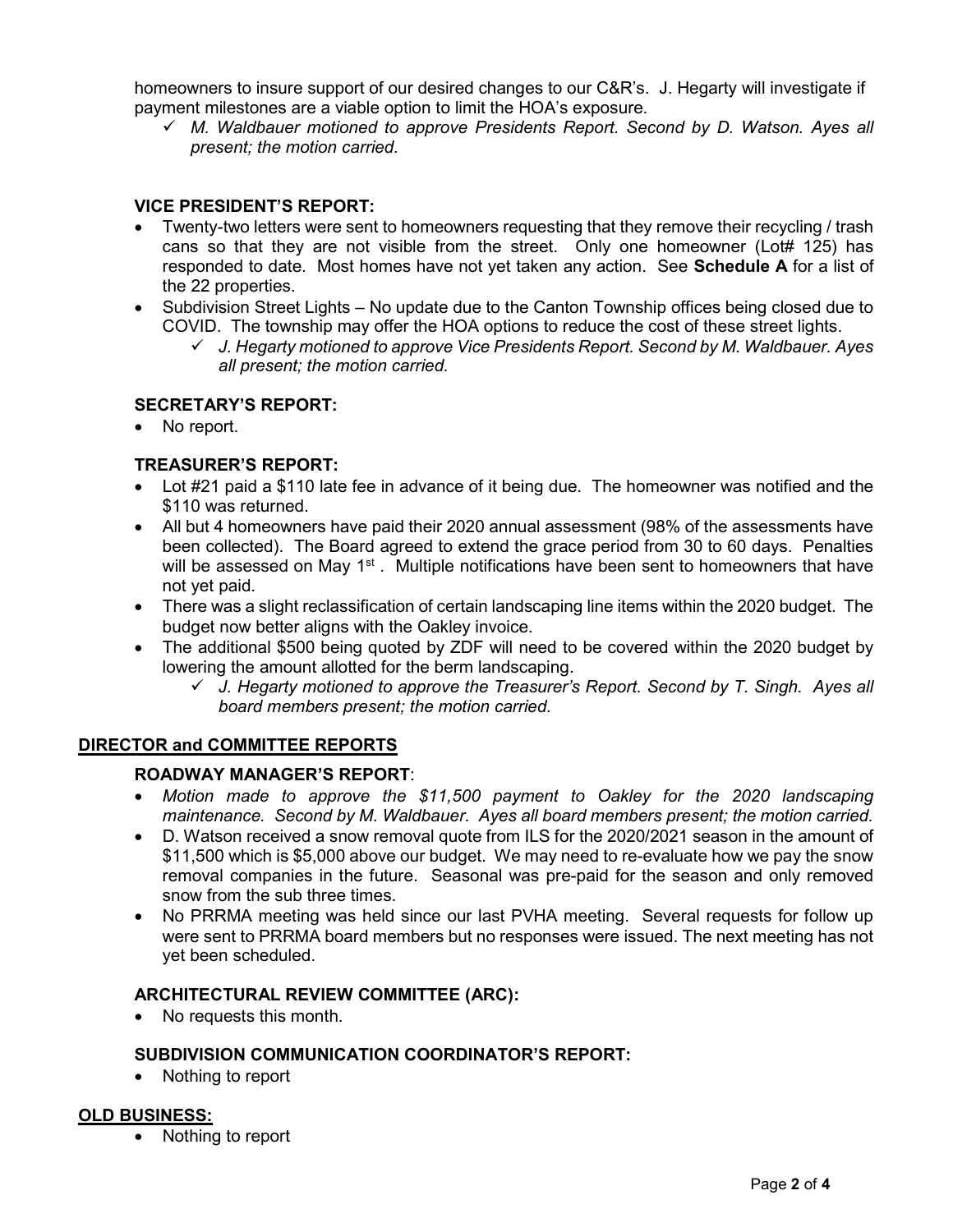#### **NEW BUSINESS:**

• Nothing to report..

NEXT MEETING DATE: Monday, May 11, 2020 HR Conference Room 7:00 PM (Tentitive pending the extension of the State of Michigan "Stay at home" order.

#### ADJOURNMENT:

MOTION: J. Hegarty motioned to adjourn at 8:28 PM. Second by M. Waldbauer. Ayes all present; the motion carried.

Minutes respectfully submitted, Kevin Whitaker - Secretary